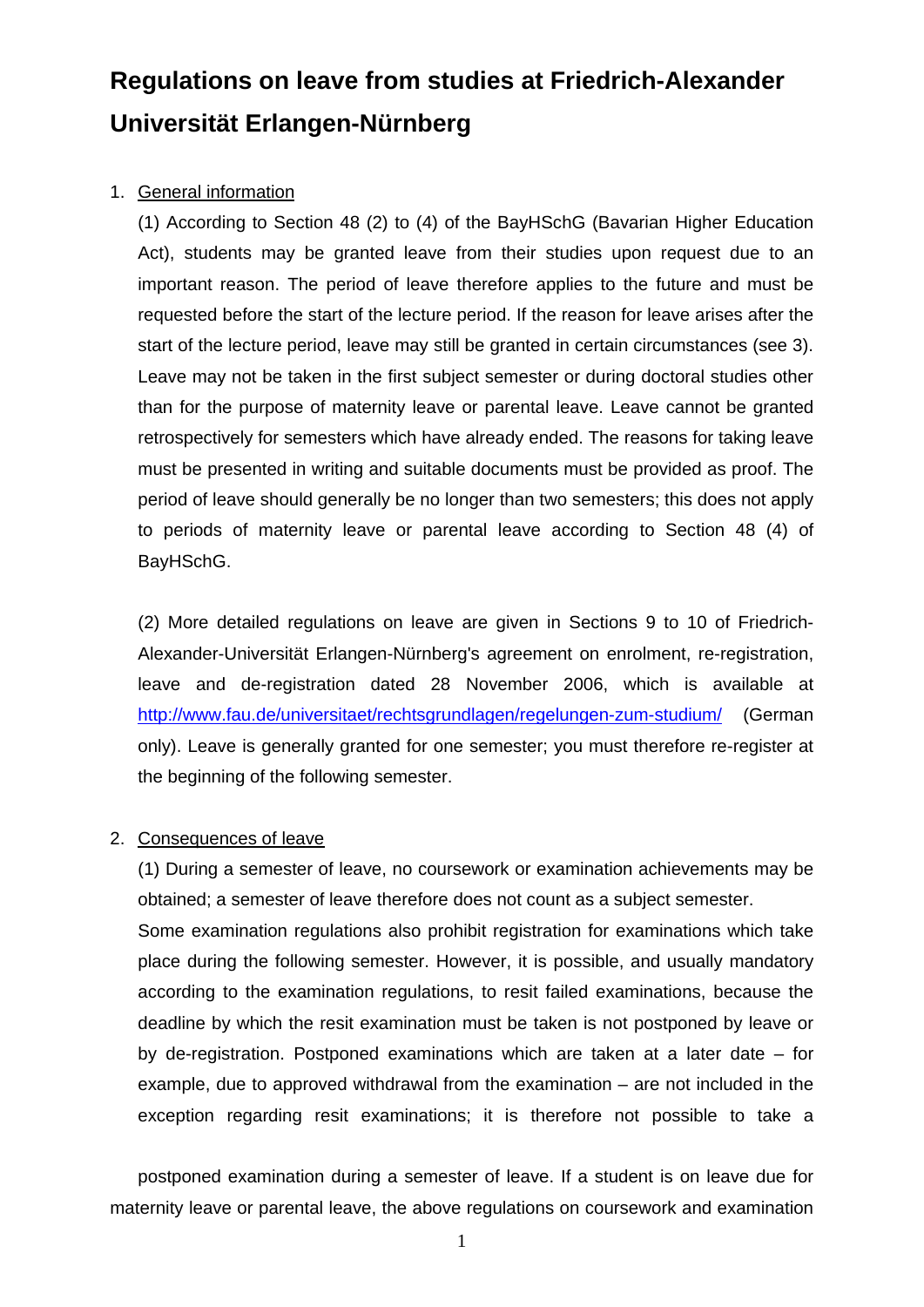achievements do not apply and coursework and examination achievements may be obtained during this time.

 (2) Student's rights and obligations remain otherwise unaffected; they are still members of the University and therefore have the right to use its facilities and to vote. Benefits usually remain unaffected, although it is possible that they may be withdrawn depending on the reason for leave. In particular, in the case of child allowance, the authority responsible assesses cases individually.

### 3. Reasons for leave

- (1) The following are considered important reasons for leave:
- a) Severe illness
- b) Placement/internship/residence abroad as a language assistant
- c) Studying abroad
- d) Pregnancy/parental leave
- e) Caring for a close relative
- f) Other reasons

(2) Applications for leave due to an illness which prevents proper study must be submitted with a doctor's certificate. Leave may be granted for more than two semesters in serious cases. If a student is permanently unable to study, an interruption of studies according to Section 9 (3) of the enrolment regulations should be considered. In such cases, the University approves an interruption of studies (deregistration) for a longer period and guarantees that the student may re-enrol later once they are able to study again.

(3) Leave may be granted due to one of the forms of employment given above if at least seven weeks during the lecture period are required for this purpose. Leave may only be granted for a placement/internship once.

(4) If a student wishes to complete a work placement/internship which is **not** required according to the degree programme and examination regulations (voluntary placement/internship) and which will take up at least seven weeks of time during the lecture period, leave shall be granted for a continuous placement/internship upon request.

2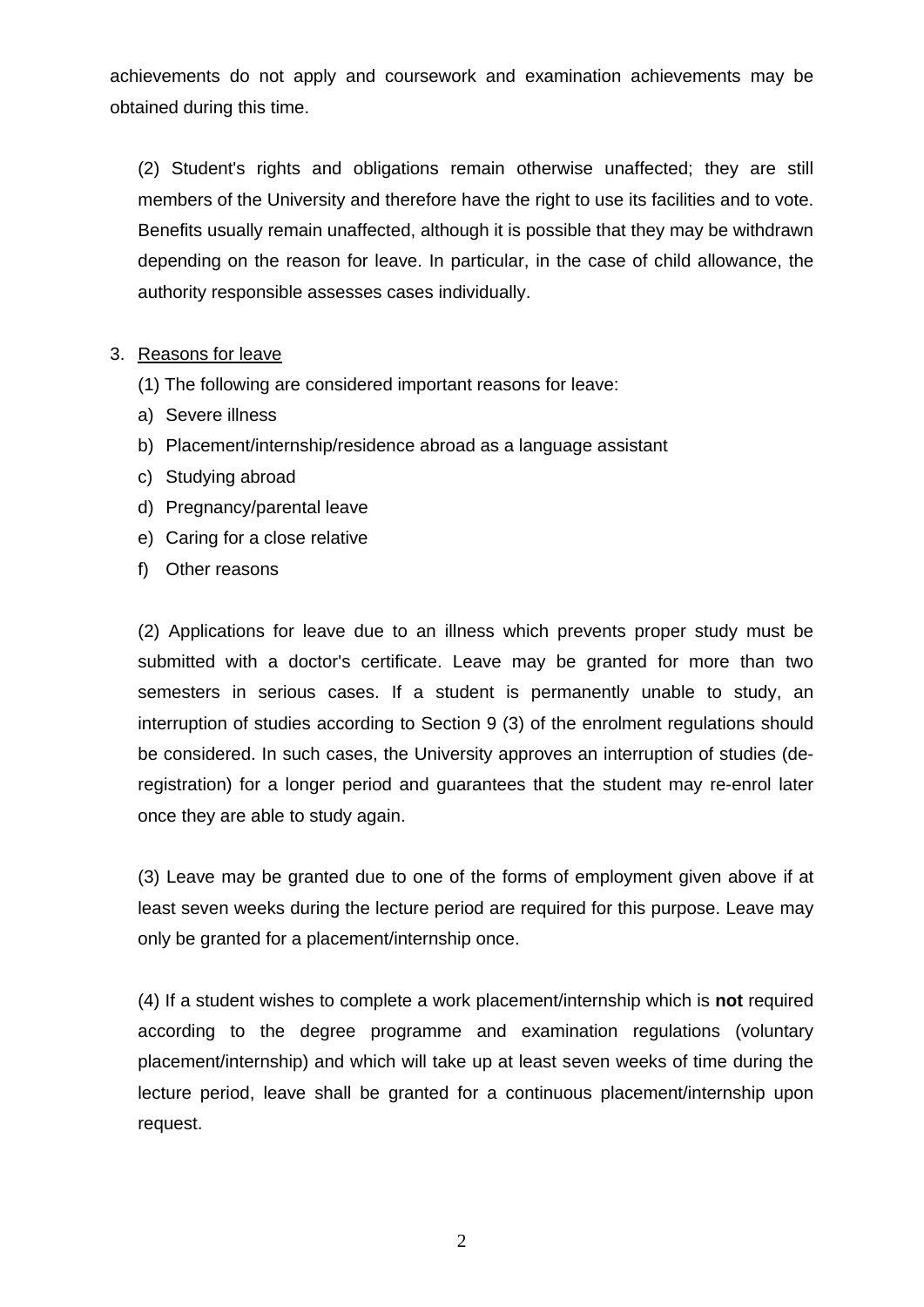(5) Students studying a teaching degree (Lehramt) with one or more modern foreign languages as their school subject may request leave for a period spent abroad as a language assistant. Language assistantships usually last one year.

(6) If requesting leave in order to study abroad, which is usually granted for a maximum of two semesters, the certificate of enrolment at the host university must be submitted with the request. For questions about accreditation of coursework and examination achievements obtained while studying abroad, please contact the relevant Examinations Office. According to the examination regulations, a sufficient amount of accredited credits are required in order for a subject semester to be accredited (to progress to a higher subject semester). This does not affect the status of your leave according to the enrolment regulations.

(7) During pregnancy and parental leave, according to the Mutterschutzgesetz (Maternity Protection Act) and BEEG (Law on Parental Allowance and Parental Leave), leave from studies shall be granted upon request and shall not count towards the total amount of leave permitted for other reasons. Leave for pregnancy is generally limited to one semester. Leave may be granted to mothers and fathers up until the child's fourth birthday. It is also possible for both parents to take leave at the same time. 12 months of this parental leave may be postponed until a later date and taken up until the child's ninth birthday. In deviation from the rules which otherwise apply, leave may be granted for maternity leave or parental leave during the first semester upon request.

Also in deviation from the rules which otherwise apply, according to Section 48 (4) of the BayHSchG, coursework and examination achievements may be obtained during periods of parental leave. The deadlines for taking examinations do not apply during leave, other than for resit examinations for failed examinations which are unaffected by leave. If, due to health reasons or any other reason, it is not possible to resit the examination, a request for an extension of the resit deadline must be submitted to the Examinations Office.

#### (8) Leave for other reasons

Other than for the reasons given above, leave shall only be granted after a strict assessment of the individual case. Reasons which may be considered include exceptional strain due to caring for a close relative or caring for children.

Requests for leave due to financial or economic reasons, in particular employment, or in order to complete Bachelor's, Diplom or Magister theses or research papers will

3